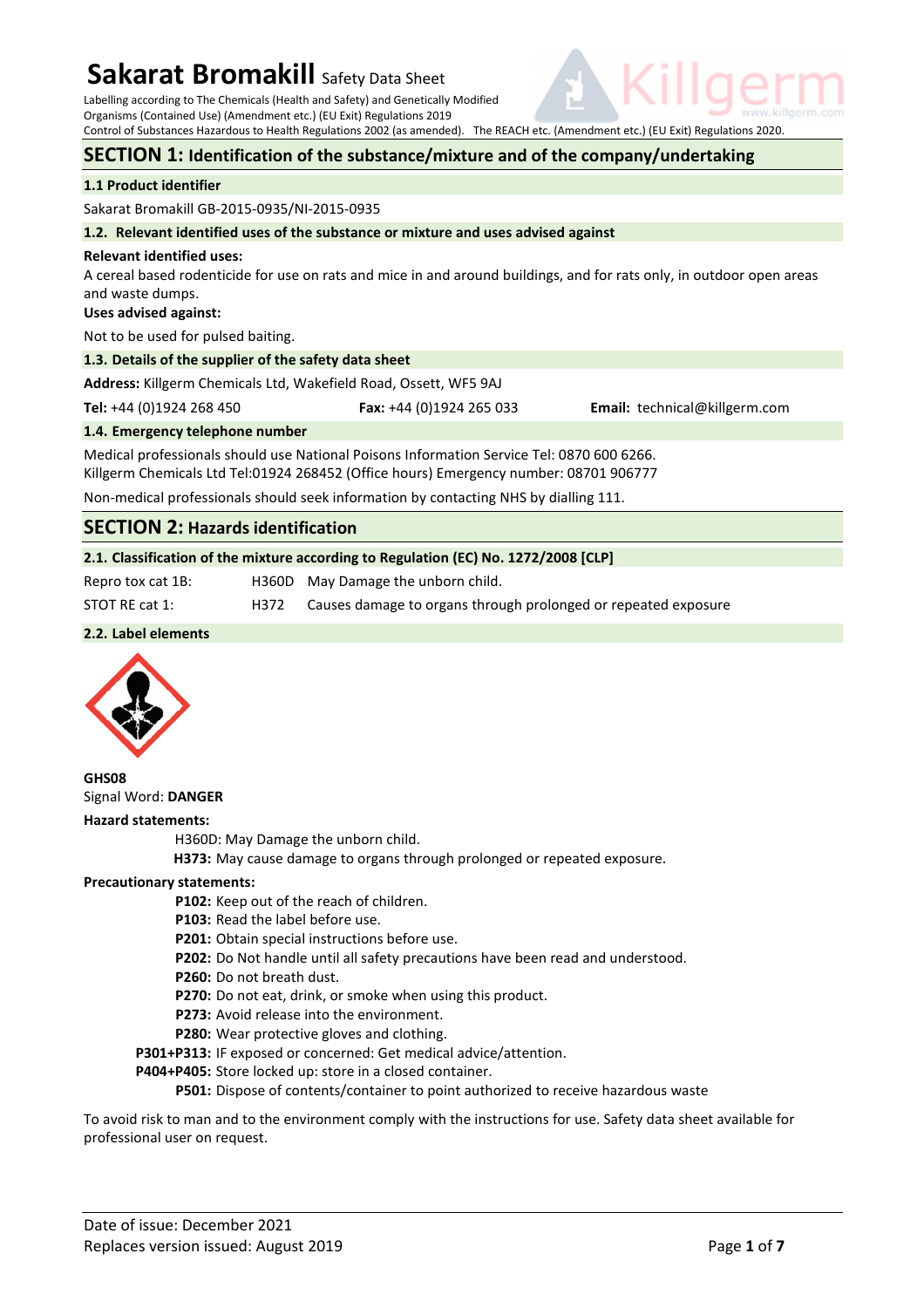Labelling according to The Chemicals (Health and Safety) and Genetically Modified

Organisms (Contained Use) (Amendment etc.) (EU Exit) Regulations 2019 Control of Substances Hazardous to Health Regulations 2002 (as amended). The REACH etc. (Amendment etc.) (EU Exit) Regulations 2020.



This product contains Bromadiolone, an indirect anticoagulant. Any signs of poisoning are unlikely to occur until 12-18 hours after ingestion. Thereafter, they will develop progressively and may rapidly appear. See Section 4.2. for detailed information about the important symptoms of exposure.

This product is hazardous to mammals including domesticated animals, and birds if ingested. Exposure of non-target animals should be prevented.

# **SECTION 3: Composition/information on ingredients**

## **3.2 Mixtures**

**Hazardous Components in Product** 

| <b>Ingredient Name</b>                                                  | <b>Classification</b>                                                                                                                | Concentration | <b>H</b> Phrases                                  |
|-------------------------------------------------------------------------|--------------------------------------------------------------------------------------------------------------------------------------|---------------|---------------------------------------------------|
| <b>Bromadiolone</b><br><b>Technical Material</b><br>CAS No.: 28772-56-7 | Acute Tox. Cat. 1 (Oral, Dermal,<br>Inhalation)<br>Repr. Tox. 1B<br>STOT RE Cat. 1<br>Aquatic Acute Cat. 1<br>Aquatic Chronic Cat. 1 | $0.005\%$ W/W | H300, H310, H330<br>H360D<br>H372<br>H400<br>H410 |
| Denatonium Benzoate<br>CAS No.: 3734-33-6<br>EC No.: 223-095-2          | Acute Toxic Cat. 4 (Oral, Inhalation)<br>Skin irritation Cat. 2<br>Eye irritation Cat. 2<br>Aquatic Chronic Cat. 3                   | $0.001\%$ W/W | H302, H332<br>H315<br>H319<br>H412                |

See section 16 for full text of H phrases and hazard classification of ingredients.

# **SECTION 4: First aid measures**

## **4.1. Description of first aid measures**

**General:** If during or after use/exposure you begin to feel unwell, seek medical attention bringing a copy of the product label/the SDS.

**Eye contact:** Flush with clean water for at least 15 minutes. Remove contact lenses, if present and easy to do. Continue rinsing. If eye irritation persists, seek medical advice.

**Skin contact:** Remove contaminated clothing. Wash with water and then with soap and water.

**Ingestion:** DO NOT induce vomiting. Rinse mouth carefully with water. Never give anything by mouth to an unconscious person. If swallowed, seek medical advice immediately and show the product's container or label.

**Inhalation:** Remove from exposure. Get medical attention if symptoms develop.

## **4.2. Most important symptoms and effects, both acute and delayed**

This product contains Bromadialone, an indirect anticoagulant. Any signs of poisoning are unlikely to occur until 12-18 hours after ingestion. Thereafter, they will develop progressively and may rapidly appear. If ingested, symptom, which may be delayed, may include nosebleed and bleeding gums. In severe cases, there may be bruising, and blood present in the faeces or urine.

Clinical signs result from an increased bleeding tendency and include: an increase in prothrombin time, bruising easily with occasional gum bleeding, blood in the stool or urine, excessive bleeding from minor cuts and abrasions, pale mouth and cold gums, anorexia and general weakness. More severe cases of poisoning include haemorrhage (usually internal) and shock.

## **4.3. Indication of any immediate medical attention and special treatment needed**

In the case of suspected poisoning, determine prothrombin time not less than 18 hours after consumption. If elevated, administer vitamin K1, 40mg/day for adults and 20mg/day for children in divided doses. Continue until prothrombin times normalise. Continue determination of prothrombin time for two weeks after withdrawal of the antidote and resume treatment if elevation occurs in that time. N.B. Vitamin K3 is not effective. For comprehensive medical advice on the treatment of poisoning, contact the nearest Poisons Information Centre.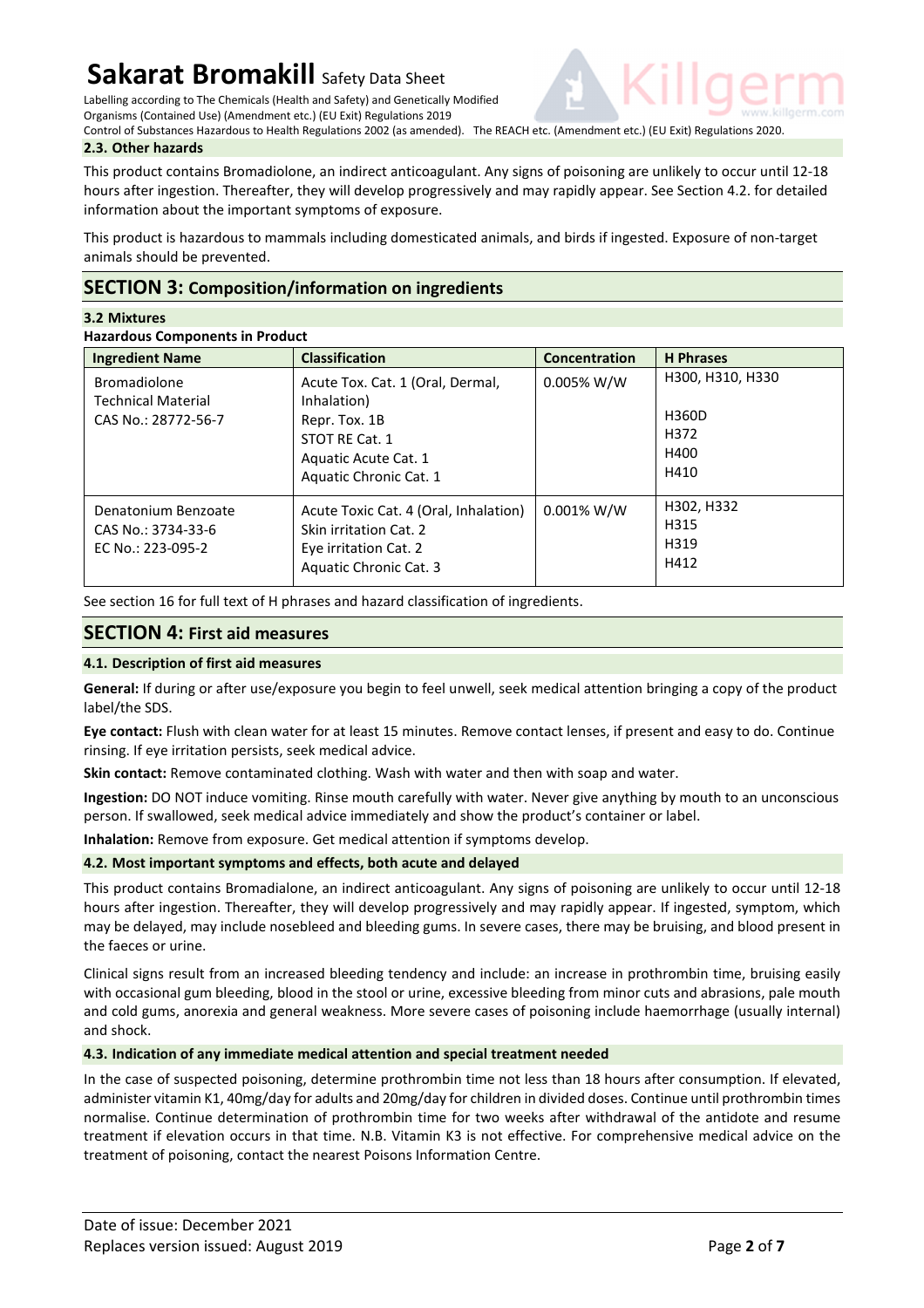Labelling according to The Chemicals (Health and Safety) and Genetically Modified Organisms (Contained Use) (Amendment etc.) (EU Exit) Regulations 2019

Control of Substances Hazardous to Health Regulations 2002 (as amended). The REACH etc. (Amendment etc.) (EU Exit) Regulations 2020.

# **SECTION 5: Firefighting measures**

### **5.1. Extinguishing media**

**Suitable extinguishing agents:** Use water spray, foam, dry chemical or carbon dioxide. Cool the smouldering material with water spray to minimise the possibility of re-ignition. Keep containers and surroundings cool with water spray.

### **Unsuitable agents:** water jet.

### **5.2. Special hazards arising from the substance or mixture**

This product is non-flammable, but combustible. May produce toxic fumes of carbon monoxide if involved in a fire.

### **5.3. Advice for firefighters**

Wear self-contained breathing apparatus and appropriate protective equipment.

Fire residues and contaminated extinguishing media should be disposed according to current regulation. Do not allow extinguishing media to enter sewers, ground water or water courses.

## **SECTION 6: Accidental release measures**

### **6.1 Personal precautions, protective equipment and emergency procedures**

Personnel dealing with accidental spills and release of the mixture should wear personal protective equipment described in section 8 under "spillage".

### **6.2. Environmental precautions**

Do not allow the product to get to the sewers, ground and surface waters. Do not rinse product to the sewers. In case of water contamination - inform appropriate authorities immediately.

### **6.3. Methods and material for containment and cleaning up**

Sweep up spilled material carefully. Avoid raising dust. Place in marked receptacle ready for disposal. Contact supplier for advice on disposal. See also section 13.

### **6.4. Reference to other sections**

See section 8 for protective clothing - See section 7 for safe handling - See section 13 for disposal.

## **SECTION 7: Handling and storage**

### **7.1. Precautions for safe handling**

The product must be used in accordance with the product label.

FOR USE ONLY BY PROFESSIONAL OPERATORS.

AVOID ALL CONTACT BY MOUTH.

PREVENT ACCESS TO BAIT by children, birds and non-target animals particularly dogs, cats, pigs and poultry. Search for and remove rodent bodies at frequent intervals during treatment. Collect and dispose of the remains of bait and any remaining rodent bodies after treatment. You must ensure that you comply with legislation regarding the correct disposal of waste.

HAZARDOUS TO WILDLIFE. DO NOT PLACE BAIT where food, feed or water could become contaminated. WASH HANDS AND EXPOSED SKIN before meals and after use.

EMPTY CONTAINER COMPLETELY and dispose of safely.

When working in rodent infested areas it is recommended that synthetic rubber/PVC gloves be worn to protect against rodent borne disease.

Always attach labels to any containers used to carry bait decanted from the main container. Do not remove inner liner from outer bag.

### **7.2. Conditions for safe storage, including any incompatibilities**

Store in a dry, cool and well-ventilated place. Keep the container closed, and store away from direct sunlight.

Store in places inaccessible to children, birds, pets, and farm animals.

### **7.3. Specific end use(s)**

See section 1.2.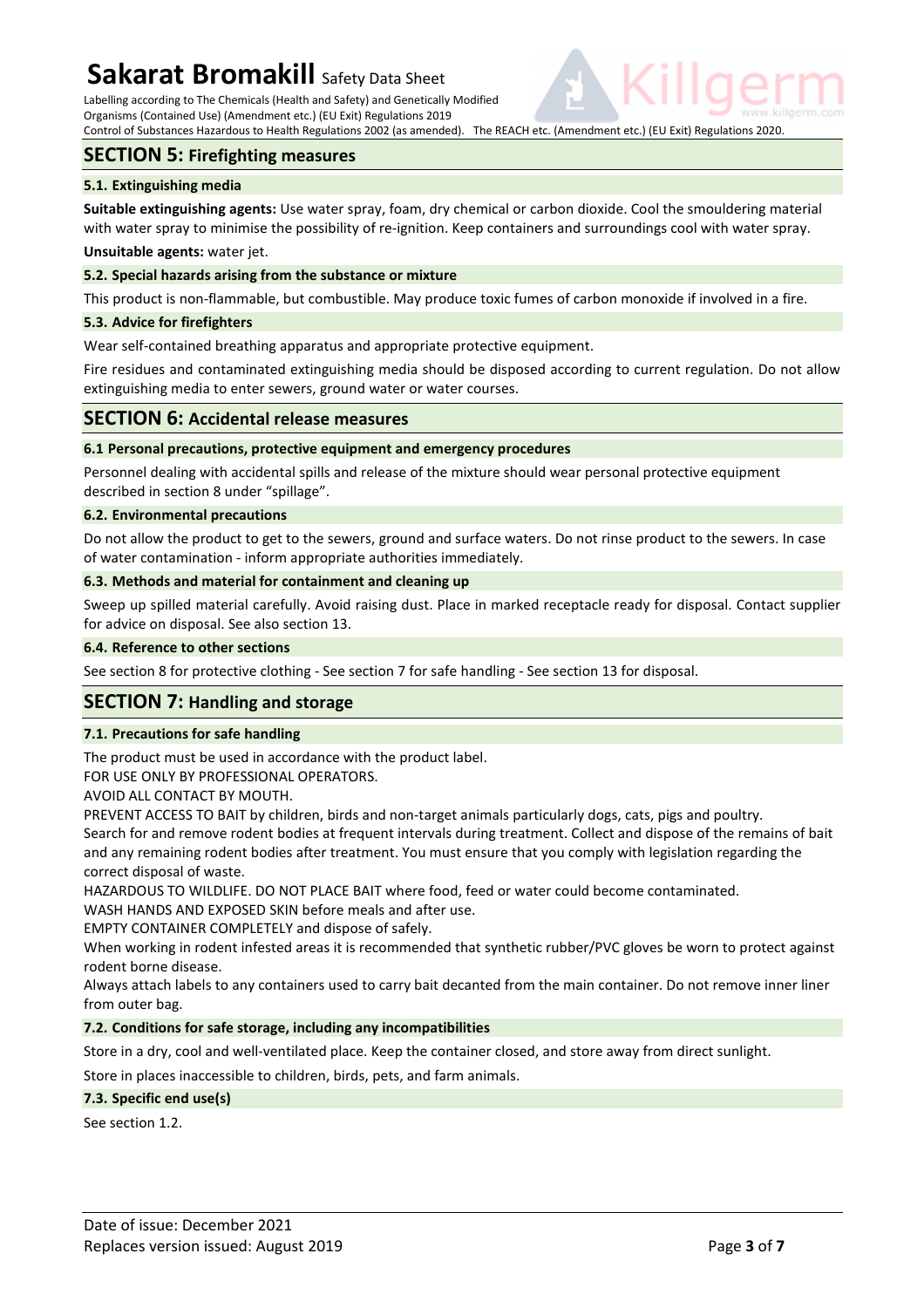Labelling according to The Chemicals (Health and Safety) and Genetically Modified Organisms (Contained Use) (Amendment etc.) (EU Exit) Regulations 2019

Control of Substances Hazardous to Health Regulations 2002 (as amended). The REACH etc. (Amendment etc.) (EU Exit) Regulations 2020.

# **SECTION 8: Exposure controls/personal protection**

### **8.1. Control parameters**

Contains no substances with work place exposure limits.

### **8.2. Exposure controls**

Where exposure may occur engineering controls should be employed. A risk assessment should be carried out and the following PPE may be appropriate /required.

| <b>PPE</b>            | Item in use                                                    | Spillage                                                                                                           |
|-----------------------|----------------------------------------------------------------|--------------------------------------------------------------------------------------------------------------------|
| Respirators           | Not needed under normal use.                                   | Half mask respirator (EN140), plus P class<br>filter (EN143) to required (nominal)<br>protection factor (minimum). |
| Gloves                | Protective Gloves to EN 374 e.g. Nitrile.                      | Protective Gloves to EN 374 e.g. Nitrile.                                                                          |
| Overall               | Basic type e.g. Heavy duty polycotton or<br>coverall type 5/6. | Basic type e.g. Heavy duty polycotton or<br>coverall type 5/6.                                                     |
| Goggles / Face shield | Safety glasses to EN 166                                       | Safety glasses to EN 166                                                                                           |

**General safety and hygiene measures:** Handle in accordance with good industrial hygiene and safety practice. Wearing of closed work clothing is recommended. Store work clothing separately. Keep away from food, drink and animal feeding stuffs.

# **SECTION 9: Physical and chemical properties**

### **9.1. Information on basic physical and chemical properties**

| Appearance:                                      | Blue/Green whole wheat grain bait.                     |
|--------------------------------------------------|--------------------------------------------------------|
| Odour:                                           | characteristic wheat odour.                            |
| Odour threshold:                                 | No data                                                |
| pH:                                              | Not applicable.                                        |
| Melting point/freezing point:                    | Not applicable.                                        |
| Initial boiling point/boiling range:             | Not applicable.                                        |
| Flash point:                                     | Not applicable.                                        |
| Evaporation rate:                                | Not applicable.                                        |
| Flammability:                                    | Not applicable                                         |
| Upper/lower flammability or explosive limits:    | No available data.                                     |
| Vapor pressure:                                  | Not applicable.                                        |
| Vapor density:                                   | Not applicable.                                        |
| Relative density:                                | $0.7(20^{\circ}c)$                                     |
| Solubility(ies):                                 | Water: Insoluble. - No information for other solvents. |
| Partition coefficient n-octanol/water (log Kow): | No available data.                                     |
| Auto-ignition temperature:                       | No available data.                                     |
| Decomposition temperature:                       | No available data.                                     |
| Viscosity:                                       | No available data.                                     |
| Explosive properties:                            | None, no ingredients with explosive properties.        |
| Oxidising properties:                            | None, no ingredients with oxidizing properties.        |
| 9.2 Other Information                            |                                                        |

No further relevant information.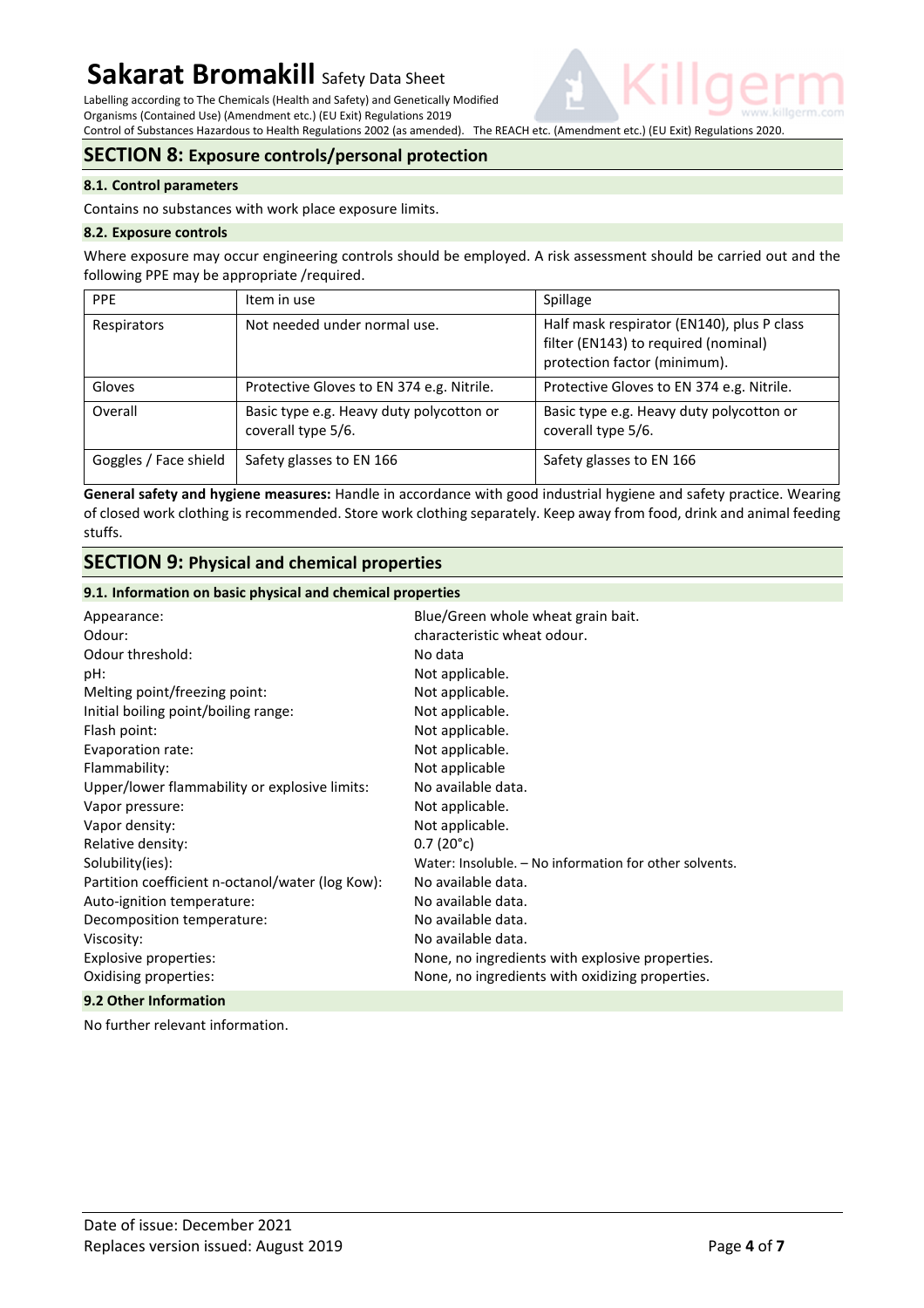Labelling according to The Chemicals (Health and Safety) and Genetically Modified Organisms (Contained Use) (Amendment etc.) (EU Exit) Regulations 2019

Control of Substances Hazardous to Health Regulations 2002 (as amended). The REACH etc. (Amendment etc.) (EU Exit) Regulations 2020.

# **SECTION 10: Stability and reactivity**

### **10.1. Reactivity**

Not reactive mixture

### **10.2. Chemical stability**

Stable under recommended conditions of storage and handling.

#### **10.3. Possibility of hazardous reactions**

None anticipated.

### **10.4. Conditions to avoid**

High temperatures, direct sunlight, humidity.

### **10.5. Incompatible materials**

Store away from strong oxidising agents.

### **10.6. Hazardous decomposition products**

Carbon monoxide, oxides of nitrogen, and products toxic and irritant properties released if mixture is involved in a fire.

### **SECTION 11: Toxicological information**

### **11.1. Information on toxicological effects**

### **Classification of the product was conducted by calculation method according to regulation 1272/2008 based on the content of hazardous ingredients:**

**a) acute toxicity**: Information has been derived from the properties of the individual ingredients.

Bromadiolone: Oral LD50 (rat) >2000mg/kg

**b) irritation:** Skin, eyes, respiratory tract – no irritation potential expected. Information derived from the properties of the individual ingredients.

**c) corrosivity:** Based on data available classification criteria are not met.

**d) sensitisation:** Based on data available classification criteria are not met.

**e) repeated dose toxicity:** The product has not been tested. Repeated exposure to small quantities may affect certain organs, Damages the coagulation system.

**f) carcinogenicity:** product does not contain any compounds with carcinogenic hazard.

**g) mutagenicity:** product does not contain any compounds with germ cell mutagenicity hazard.

**h) toxicity for reproduction:** Based on data available the product is classified as potentially causing harm to an unborn child. The results of animal studies gave no indication of a fertility impairing effect. The product has not been tested. The statement has been derived from the properties of the individual components.

**i) aspiration:** No information.

## **11.2. Other Data**

See section 2.3

## **SECTION 12: Ecological information**

### **12.1. Toxicity**

The Bromadiolone in this product is classified as very toxic to aquatic organisms and may cause long term adverse effects in the aquatic environment. However, when used in accordance with instructions, controlled release of this product is not expected to cause environmental contamination

Data derived from the active ingredients.

Bromadiolone:

LC<sub>50</sub> Rainbow trout (Onoryhnchus mykiss) 2.86mg/L (96h)

EC50 Daphnia magna 5.79mg/L (48h)

ErC50 Algae (Pseudokirchneriella subcapitata)1.14mg/L (72h)

### **12.2. Persistence and degradability**

Degradation in soil is slow. For Bromadiolone, aerobic degradation half-life is 53 days, anaerobic degradation half-life is 60 days.

### **12.3. Bio accumulative potential**

The active ingredient properties indicate a potential to bio-accumulate.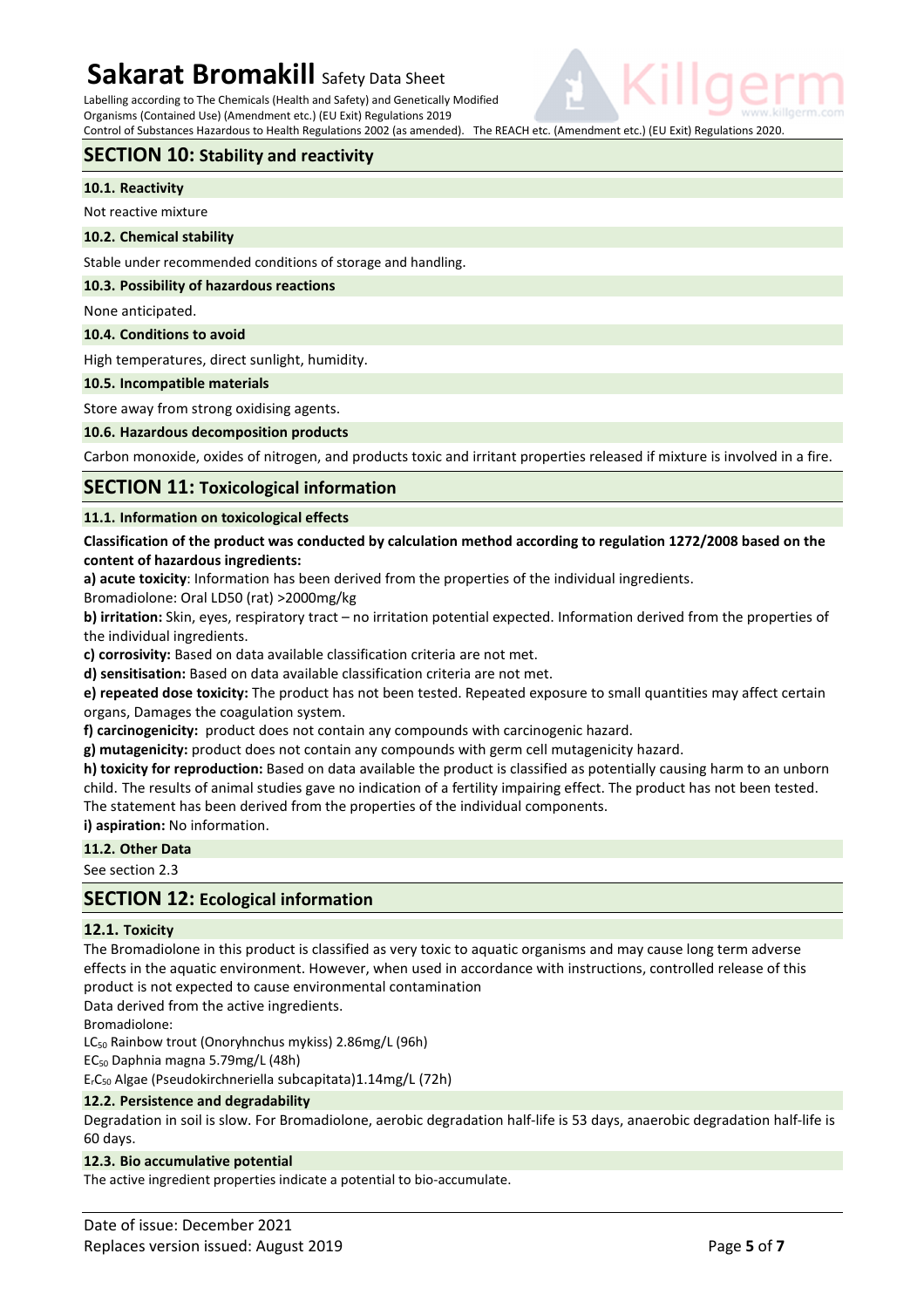Labelling according to The Chemicals (Health and Safety) and Genetically Modified Organisms (Contained Use) (Amendment etc.) (EU Exit) Regulations 2019

Control of Substances Hazardous to Health Regulations 2002 (as amended). The REACH etc. (Amendment etc.) (EU Exit) Regulations 2020. **12.4. Mobility in soil** 

Mobility potential is very low and will depend principally on the soil type. Bromadiolone and any potential degradation products even if released indirectly to soil in small quantities are not likely to move through the soil profile and are unlikely to reach groundwater in significant quantities.

### **12.5. Results of PBT and vPvB assessment**

Does not meet requirement for assessment.

### **12.6. Other adverse effects**

None known

# **SECTION 13: Disposal considerations**

### **13.1. Waste treatment methods**

Disposal of uneaten product, empty containers and contaminated packaging must be made in accordance with the local law. For information on disposal in the UK contact the environment agency (www.environment-agency.gov.uk) or SEPA (www.SEPA.org.uk).

Dispose of unused product in the original container as hazardous waste.

Empty containers and contaminated PPE should be considered hazardous and disposed of appropriately. Suggested European waste code 20 01 19.

# **SECTION 14: Transport information**

**14.1. UN number** 

Not applicable

### **14.2. UN proper shipping name**

Not applicable

### **14.3. Transport hazard class(es).**

Not applicable

**14.4. Packing group** 

Not applicable

### **14.5. Environmental hazards**

Not applicable

### **14.6. Special precautions for user**

Not applicable

14.7. **Transport in bulk according to Annex II of Marpol and the IBC Code**.

Not applicable.

# **SECTION 15: Regulatory information**

### **15.1. Safety, health and environmental regulations/legislation specific for the substance or mixture**

Labelling according to The Chemicals (Health and Safety) and Genetically Modified Organisms (Contained Use) (Amendment etc.) (EU Exit) Regulations 2019

Control of Substances Hazardous to Health Regulations 2002 (as amended).

The REACH etc. (Amendment etc.) (EU Exit) Regulations 2020.

- Restricted to trained professional users in the UK and professional users in Ireland.
- Refer to other relevant measures such as the Health and Safety at Work etc Act 1974 and the COSHH regulations and guidance.

• The information contained in this data sheet does not constitute the user's own assessment of workplace risks as required by legislation.

### **15.2. Chemical safety assessment**

No Chemical Safety Assessment has been carried out for this substance/mixture by the supplier.